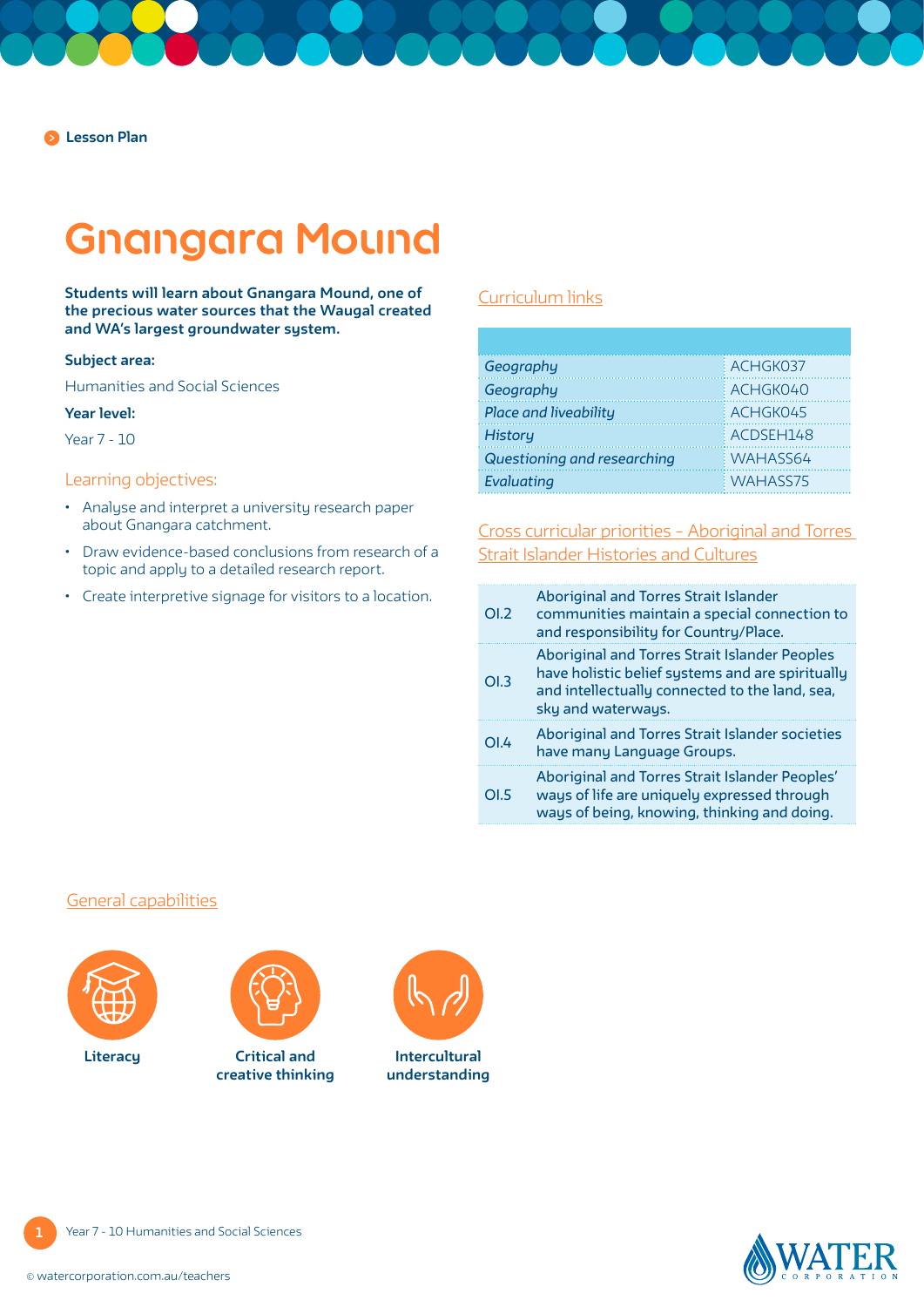## **Gnangara catchment – Lifeblood for Perth**

**Students will recall the main elements to the Walk with the Waugal Gnangara groundwater system video, then analyse an extract from Living water: Groundwater and wetlands in Gnangara, Noongar boodjar, research paper conducted by respected UWA researcher and Noongar elder, Dr Len Collard, Pierre Horwitz and Sandra Wooltorton.** 

#### **Time required:**

1 hour

#### Resources required:

- **• A screen (iPad, Laptop, TV)**
- **• Living water: [Groundwater and wetlands in](#page-4-0)  [Gnangara, Noongar boodjar](#page-4-0)**

## Preparation:

- 1. Print [Living water: Groundwater and wetlands in](#page-4-0)  [Gnangara, Noongar boodjar](#page-4-0).
- 2. Ensure students have previously viewed Walk with the Waugal [Gnangara groundwater system](https://www.watercorporation.com.au/Education/Water-in-Aboriginal-culture/Walk-with-the-Waugal-videos) video and completed the [Gnangara comprehension sheet.](https://pw-cdn.watercorporation.com.au/-/media/WaterCorp/Documents/Education/Water-in-Aboriginal-culture/Comprehension-sheets/Gnangara_Catchment_-_WIAC.pdf?rev=d9a8fff6e08d4bd3b96a7f72cbafcf9b)

### Steps:

- 1. Discuss whether the students were aware of the Gnangara groundwater system before viewing the [Walk with the Waugal video](https://www.watercorporation.com.au/Education/Water-in-Aboriginal-culture/Walk-with-the-Waugal-videos)? If students live within the catchment, ask the students what bodies of water they are familiar with which make up the network of waterways?
- 2. As a class, recall the main points of the Gnangara groundwater system and record this on the board or in their student workbooks.
- 3. Allow time for students to summarise the video from their own point-of-view, highlighting the elements that resonated with them.
- 4. Ask students to analyse the extract from [Living](#page-4-0)  [water: Groundwater and wetlands in Gnangara,](#page-4-0)  [Noongar boodjar](#page-4-0), research paper conducted by respected UWA researcher and Noongar elder, Dr Len Collard, Pierre Horwitz and Sandra Wooltorton. Students will then answer the questions in the activity page to demonstrate their understanding.



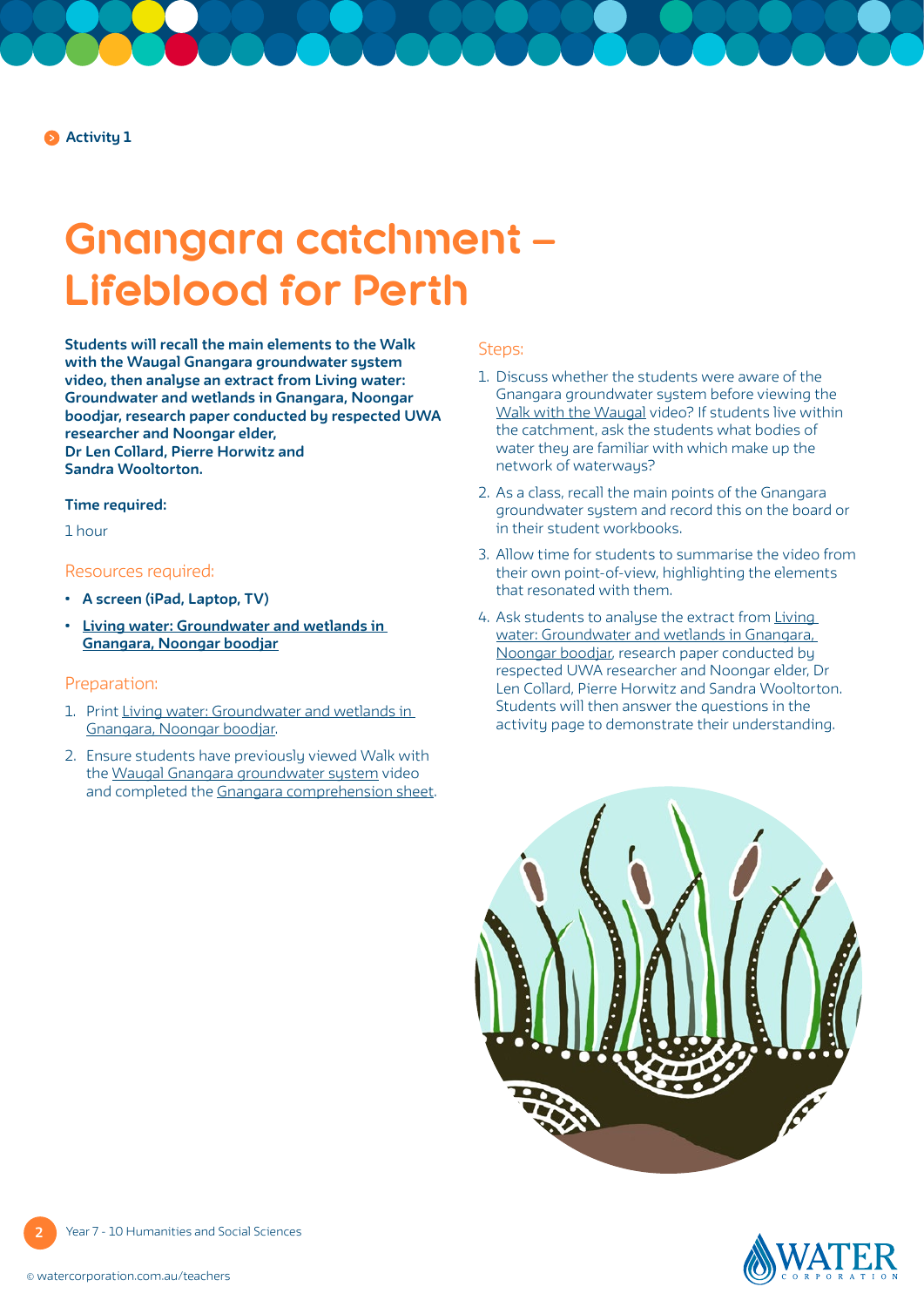# **Gnangara Kaartdijin**

**Students will study a map of the Gnangara groundwater catchment, researching one of the many lakes within the catchment to create a detailed research report.**

#### **Time required:**

2 hours

### Resources required:

**• iPad or laptop per student**

#### Preparation:

- 1. Print [Activity page Gnangara catchment map](#page-7-0) for students to refer to.
- 2. Completed [Living water: Groundwater and wetlands](#page-4-0)  [in Gnangara, Noongar boodjar](#page-4-0) activity page.

#### Steps:

- 1. Review content covered in previous lesson and completed [Living water: Groundwater and wetlands](#page-4-0)  [in Gnangara, Noongar boodjar](#page-4-0) activity page.
- 2. The Gnangara groundwater system comprises of a network of above and below ground waterways. As a class, review the [Activity page – Gnangara](#page-7-0)  [catchment map.](#page-7-0)
- 3. Identify familiar places on the map and activities they may enjoy doing when they visit the locations.
- 4. Allocate bodies of water within the Gnangara catchment to pairs of students in the class. Students will work to create a report on their body of water.
- 5. Report should include:
	- a. Name of body of water
	- b. Location of body of water
	- c. Size
	- d. Type of body of water
	- e. Explanation of how the Noongar people believe the body of water was created
	- f. The plants and animals within this body of water
	- g. Impacts on this body of water from community
	- h. Industry surrounding this body of water and possible impacts to the waterway



Year 7 - 10 Humanities and Social Sciences

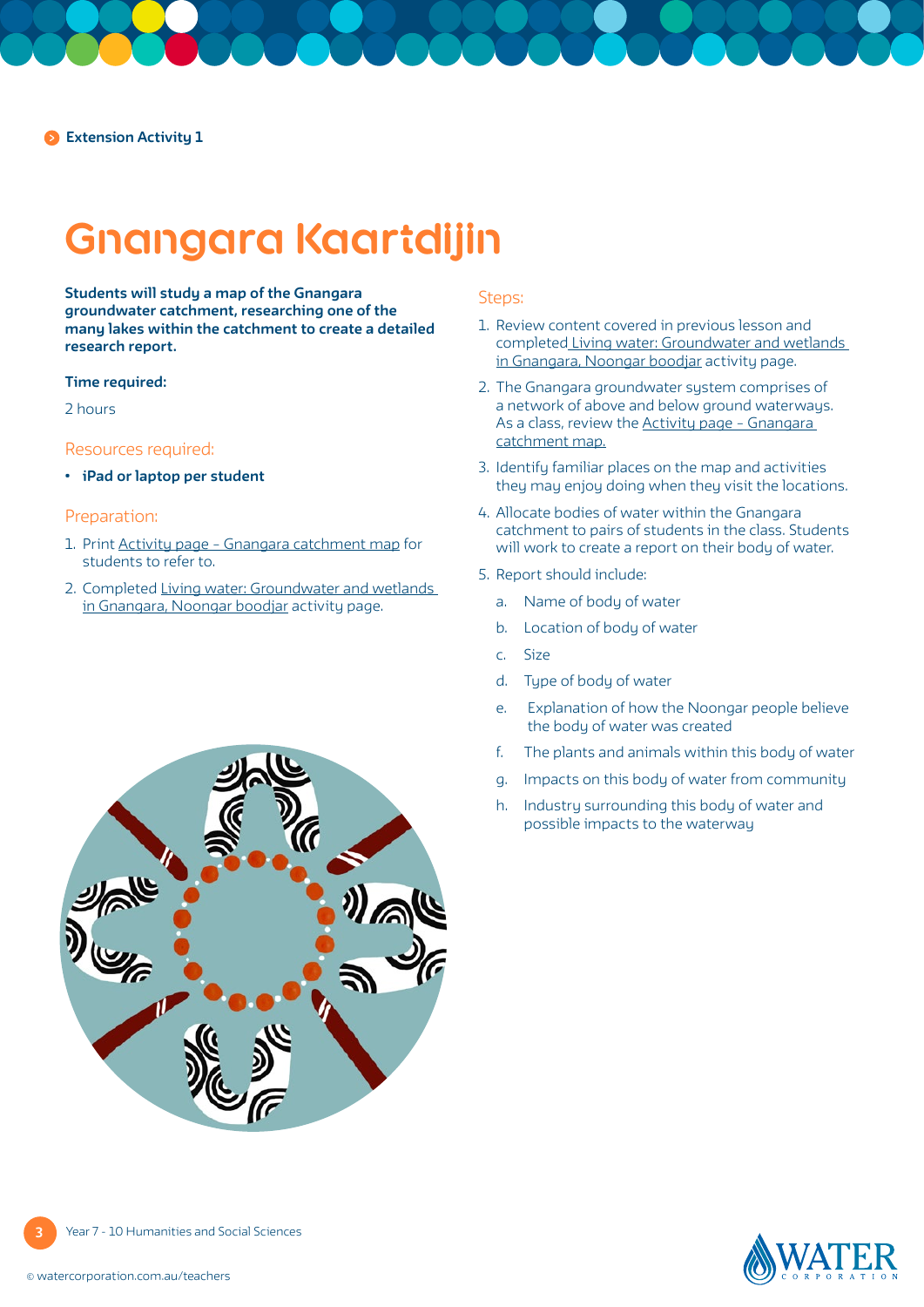**Extension Activity 2**

# **Kaartdijin Signs**

**Students will apply their research and learnings about a body of water within the Gnangara catchment to create an interpretive sign for visitors to the area.**

#### **Time required:**

1 hour

### Resources required:

- **• iPad or laptop (1 per student)**
- **• Optional poster paper for interpretive sign**
- **• Markers and colouring pencils**

#### Preparation:

- 1. Completed research report linking to [Activity page](#page-7-0)  [Gnangara catchment map.](#page-7-0)
- 2. Ensure students have access to [Canva.](https://www.canva.com/en_au/)

## Steps:

- 1. Students reflect on the information from the previous lessons to design an interpretive sign for tourists visiting their body of water in the Gnangara catchment.
- 2. The sign must include:
	- a. Information about the body of water they have researched, both historical and present day.
	- b. How the body of water links to the Gnangara catchment.
	- c. The story of how the body of water was created by the Waugal.
	- d. Actions to prevent water scarcity in the catchment.
- 3. Students may choose to use a digital platform, such as [Canva](https://www.canva.com/en_au/) to produce their sign, or they may prefer to create a hard copy using poster to display.

Year 7 - 10 Humanities and Social Sciences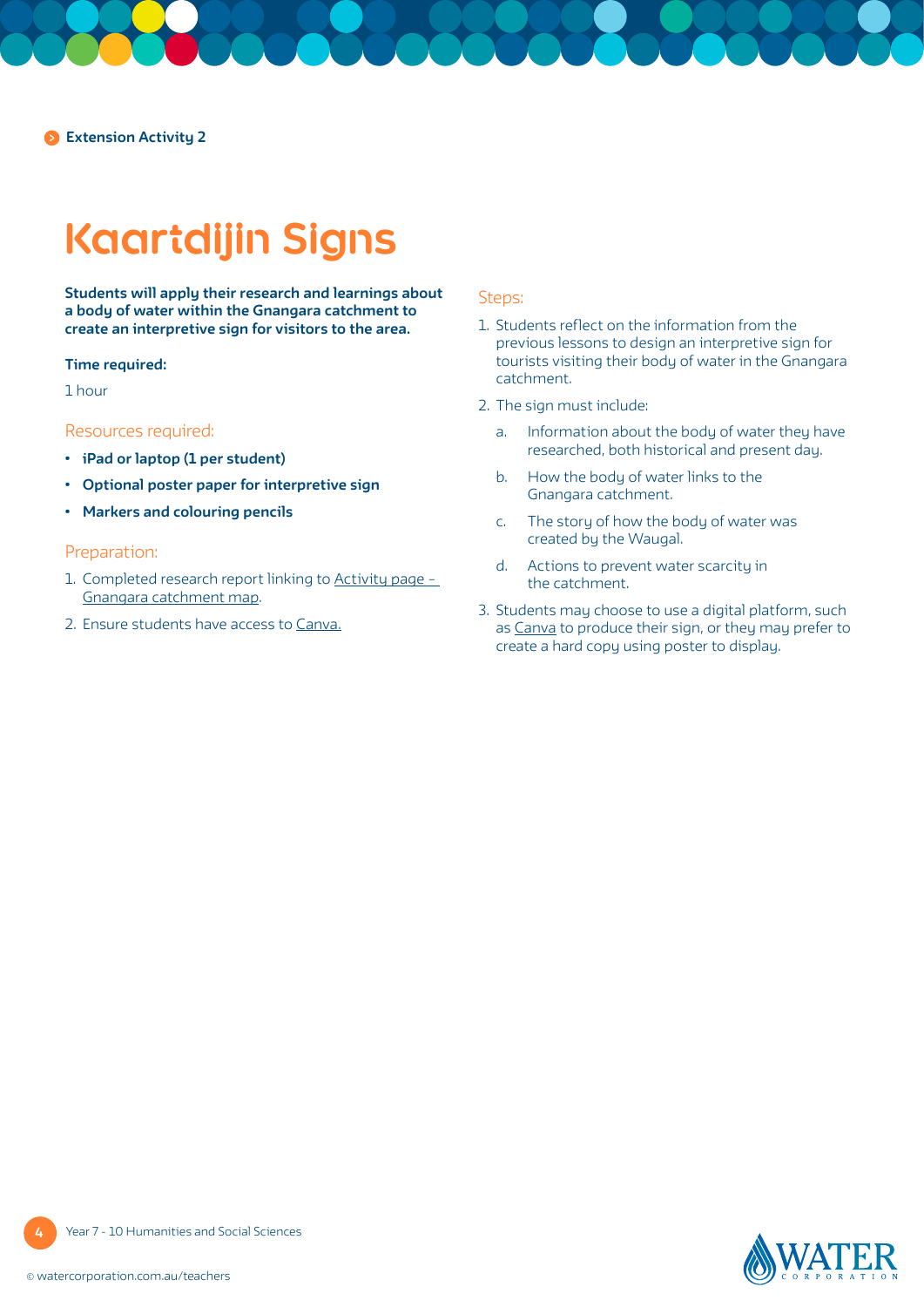## <span id="page-4-0"></span>**Living water: Groundwater and wetlands in Gnangara, Noongar boodjar**

**The Gnangara groundwater system is an interconnected system of underground water catchments. This system is a vital element to the Nyoongar people as they have a deep connection to the groundwater ecosystems, believing there is an interdependence and relationship between place and knowledge, requiring a respect and care for water as the interconnected waterways offer a healing of spirit and an opportunity for sharing of knowledge. In seeing water as an extension of their culture, the protection of this system is a protection of their mind, body and spirit.**

The Gnangara groundwater system is located on the Swan Coastal Plain, a bioregion in southwestern Australia that lies to the west of a significant linear escarpment known as the Darling Fault. The Swan Coastal Plain is largely covered by sandy windblown sediments which may be up to 110 m thick. These sands have been deposited relatively recently, over the last million years or so. Their high permeability means that rainfall on the Swan Coastal Plain tends to infiltrate locally, and this has two important consequences. One is that the plain lacks surface drainage like creeks; rather, most of the water goes immediately underground, and the only fresh surface water in the region is in wetlands in the depressions between the longitudinal dunes. So these wetlands are surface expressions of a shallow water table, and for these reasons the groundwater system is referred to as an 'unconfined aquifer', and the Swan Coastal Plain is regarded as a vast wetland bioregion, where ecosystems have a so-called 'dependence' on groundwater. The second consequence is graphically demonstrated by the elevated dunes at the highest points of the Gnangara system, where the unconfined water table is mounded, and from here it flows radially towards the coast, rivers and estuaries which are the boundaries of the system.

Beneath the sandy sediments of the Swan Coastal Plain lie a series of vertically interconnected sedimentary layers, kilometres thick, resulting from sediments filling up the Perth Basin over around the last one hundred million years. Each sedimentary layer is water-filled. So, for the Gnangara system, rainfall recharges the groundwater mound in the top unconfined sands, each subsequent geological layer is to a certain degree, and in certain places, recharged by the one above it. In this sense it is one hydrological unit even though it is composed of a vertical sequence of interconnected but geologically distinct aquifers.

The people of Perth have overused the Gnangara Mound to the extent that it is in a serious state of deficit, and the system as 'out of balance', where more water is being taken than is currently being replaced. There is a suggestion that overdrawing from deeper aquifers has contributed to this by creating a negative pressure and drawing down water from layers on top. Managing the overconsumption of this resource in the face of climate change, with its projected rainfall declines, is a considerable challenge.

The Gnangara system is the main source of water, the lifeblood to the majority of the Perth population (over 2 million people) with more than half of the city situated on top of the Gnangara groundwater system. For the catchment to survive continual population growth, there needs to be an increase in collaborative responsibility for the protection of the interconnected waterways and drainage areas.

Wooltorton, Sandra; Collard, Len; Horwitz, Pierre (2019): Living water: Groundwater and wetlands in Gnangara, Noongar boodjar. Monash University. Journal contribution. https://doi.org/10.26180/5cc683f98a6b3

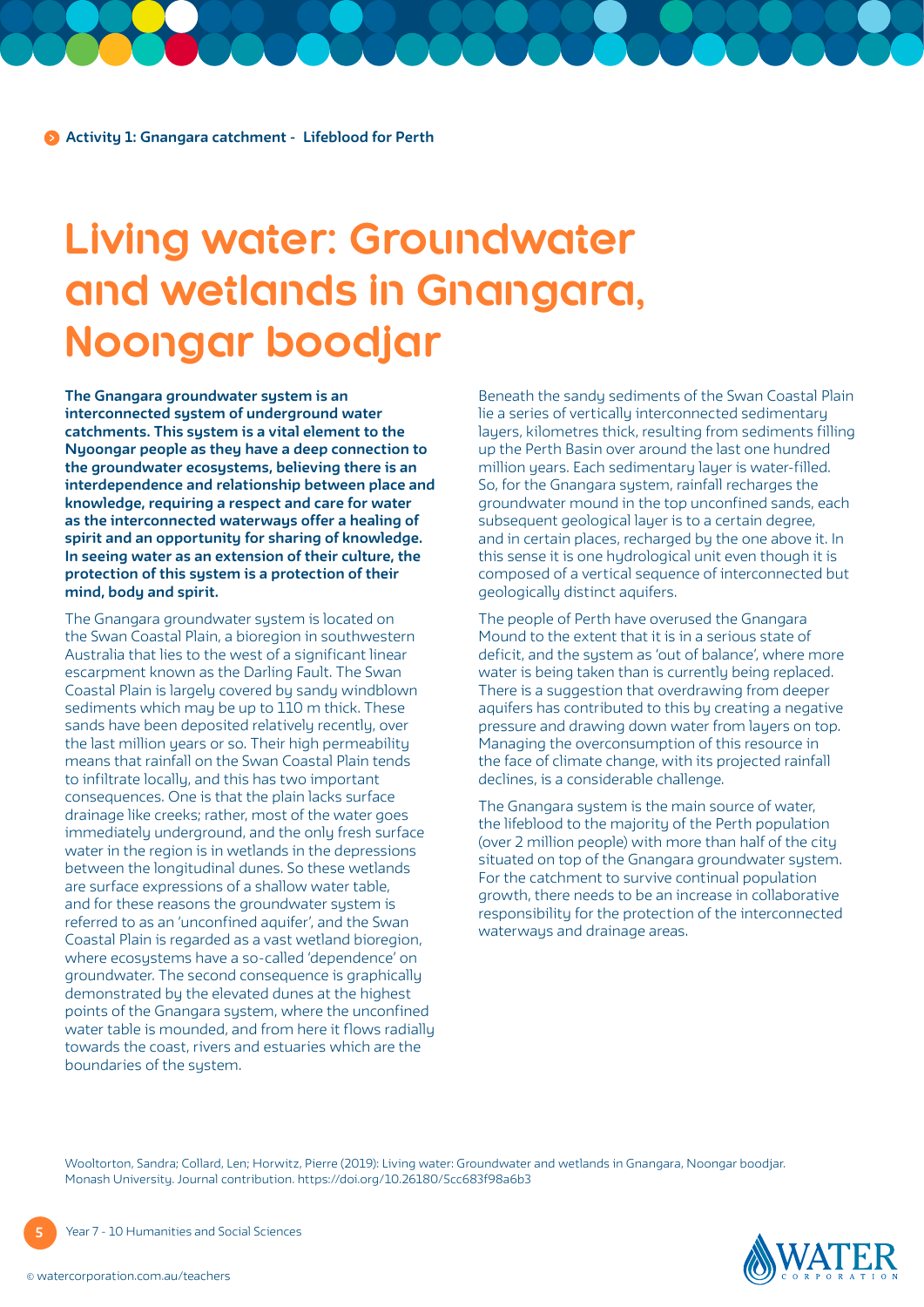**Activity 1: Gnangara catchment - Lifeblood for Perth**

|                         | 2. The Gnangara drainage system is made up of three underground aquifers. What are the names of these<br>aquifers and what size are they?                                                                    |
|-------------------------|--------------------------------------------------------------------------------------------------------------------------------------------------------------------------------------------------------------|
|                         |                                                                                                                                                                                                              |
|                         |                                                                                                                                                                                                              |
|                         |                                                                                                                                                                                                              |
|                         |                                                                                                                                                                                                              |
|                         |                                                                                                                                                                                                              |
|                         | 3. The Gnangara groundwater system is 'out of balance'. Explain the reasons for this and what actions<br>and innovations Water Corporation has put in place to protect the Gnangara groundwater system to be |
|                         |                                                                                                                                                                                                              |
|                         |                                                                                                                                                                                                              |
|                         |                                                                                                                                                                                                              |
| more climate resilient. |                                                                                                                                                                                                              |
|                         | 4. Aboriginal people have a strong understanding of how the Gnangara groundwater system was created.<br>Explain this in your own words.                                                                      |
|                         |                                                                                                                                                                                                              |
|                         |                                                                                                                                                                                                              |



**6** Year 7 - 10 Humanities and Social Sciences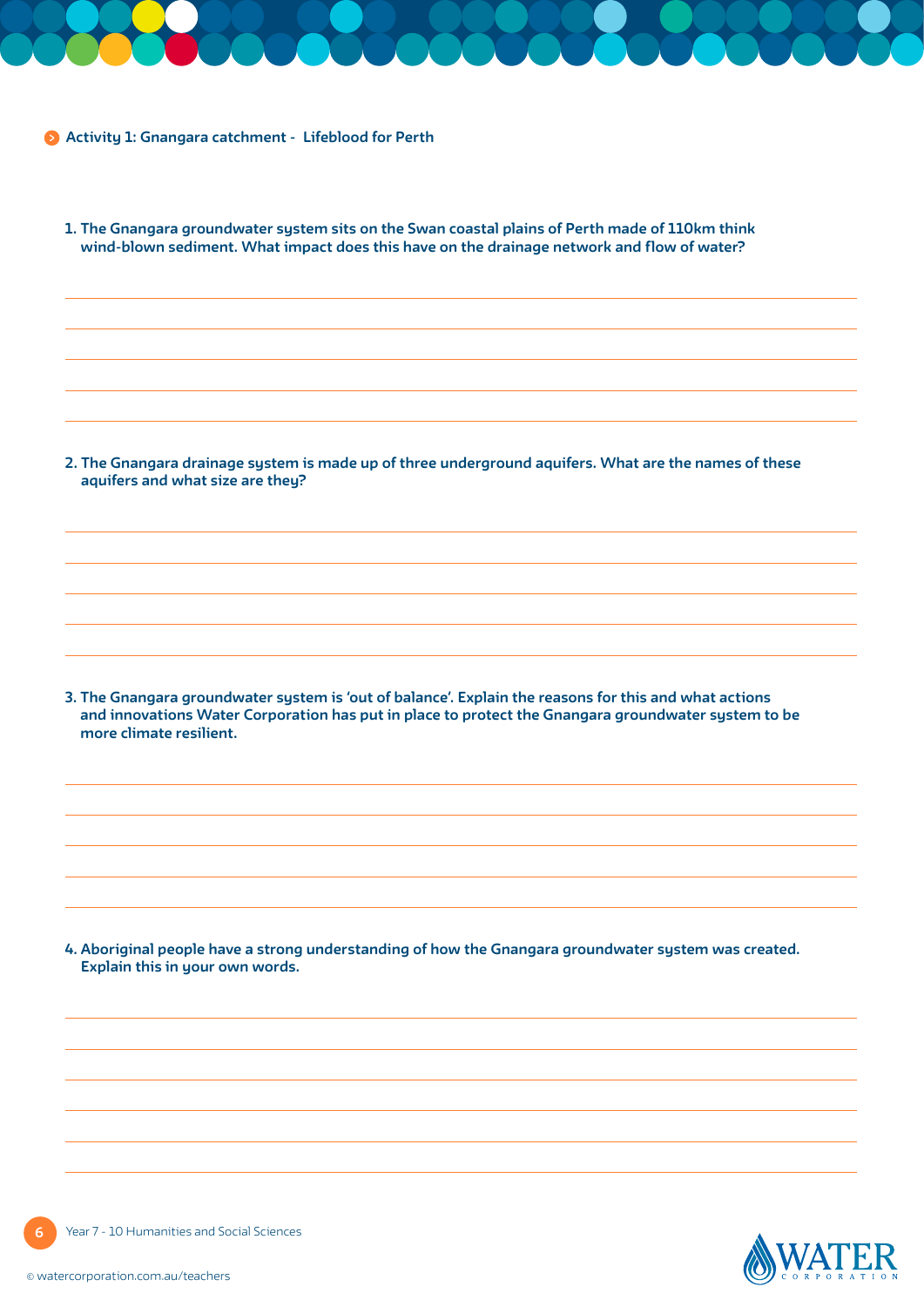**Activity 1: Gnangara catchment - Lifeblood for Perth**

**5. This Gnangara groundwater system is the lifeblood to the Noongar people. Explain in your own words why this area is so special to their culture.**

**6. For the Gnangara groundwater system protection, there needs to be collaboration between the contemporary approaches to natural resource management and traditional practices. Thinking about the wetlands, drainage systems, animals and plants in this area, what actions would you suggest for the community and industry to protect this area? Outline three ideas and the benefits to this action.**





**7** Year 7 - 10 Humanities and Social Sciences